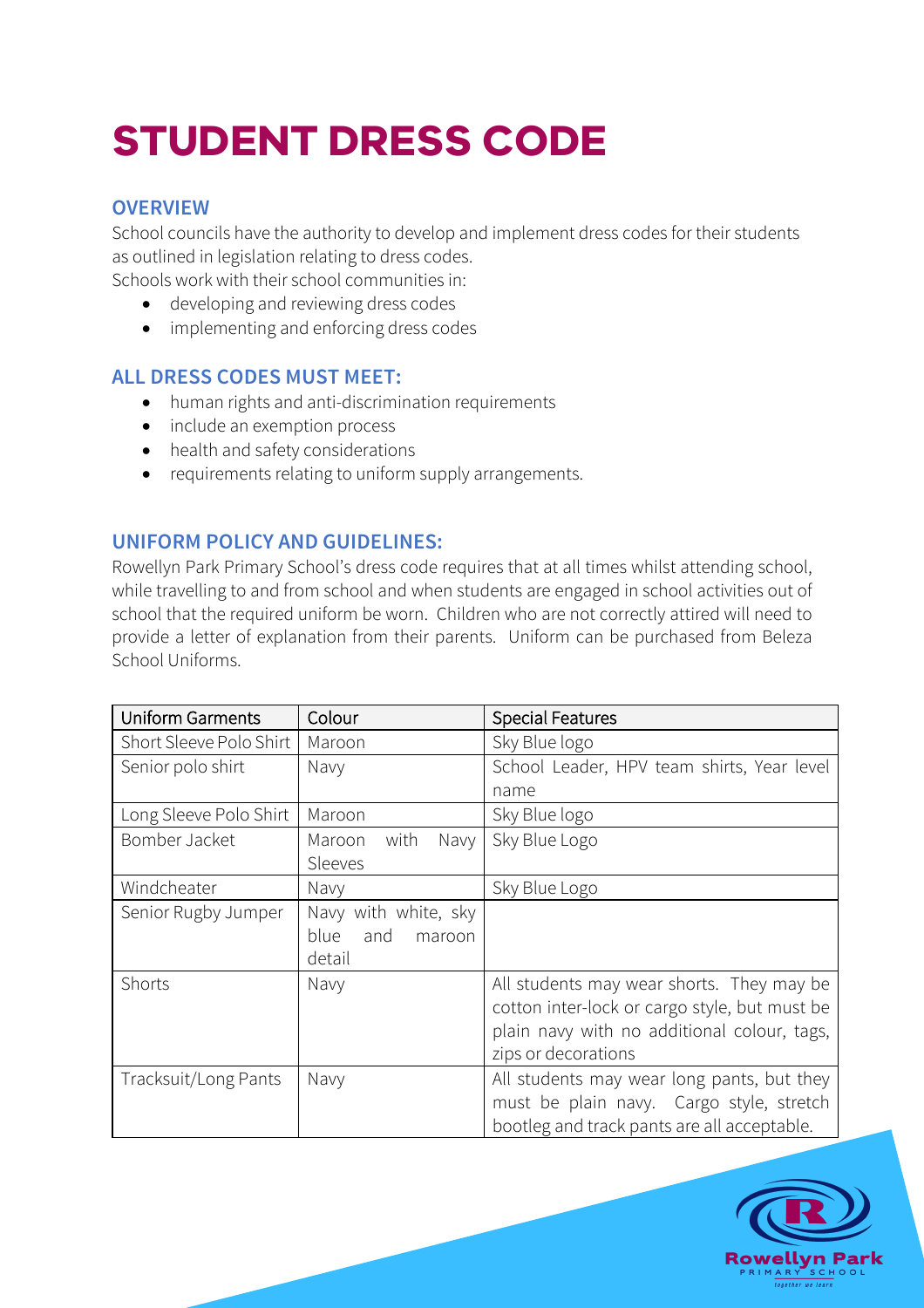| <b>Summer Dress</b>       | Blue/White/Maroon                  | Girls may choose to wear navy bike shorts       |
|---------------------------|------------------------------------|-------------------------------------------------|
|                           | Check                              | under their dresses, but they must not be       |
|                           |                                    | worn lower than the hem of the dress.           |
| Winter Tunic              | Navy Tartan                        | School Polo Shirt may be worn under the         |
|                           |                                    | tunic.                                          |
| Navy Skirt/Skort          | Navy                               | Girls may choose to wear navy blue box          |
|                           |                                    | pleated skirt or skort.                         |
|                           |                                    | Wide Brimmed of Bucket Hats                     |
| Hats                      | Navy                               |                                                 |
|                           |                                    | Worn during Term 1 and Term 4                   |
| Shoes                     |                                    | Students must wear shoes that cover their       |
|                           |                                    | toes and heels. Open toed sandals and           |
|                           |                                    | thongs are not acceptable at any time, nor      |
|                           |                                    | are shoes with high heels, which are deemed     |
|                           |                                    | dangerous                                       |
| Jewellery                 |                                    | Jewellery should not be worn to school.         |
|                           |                                    | Exceptions are made for sleepers, studs and     |
|                           |                                    |                                                 |
|                           |                                    | watches (no bolt or spacer earrings). Any       |
|                           |                                    | other items worn for religious or sentimental   |
|                           |                                    | reasons require a note addressed to the         |
|                           |                                    | Principal requesting exception (no              |
|                           |                                    | responsibility is held for theft or loss of any |
|                           |                                    | such items).                                    |
| Hair Accessories          | Navy, Maroon,                      | Hair ties and headbands should be in school     |
|                           | Or White                           | colours to compliment the uniform.              |
|                           |                                    | Excessive use of hair gel to create elaborate   |
|                           |                                    | hair creations is also not acceptable           |
|                           |                                    |                                                 |
| Make-up                   | Not permitted to be worn at school |                                                 |
| Nail Polish/acrylic       | Not permitted to be worn at school |                                                 |
| nails                     |                                    |                                                 |
| <b>Preferred Garments</b> | Preferred Colour                   | <b>Special Features</b>                         |
| gloves<br>Coats,<br>and   | Navy/Maroon                        | Plain only                                      |
| scarves                   |                                    |                                                 |
| Shoes/Boots               | Black (preferred<br>but            | Runners should only be worn on days when        |
|                           | not mandatory)                     | PE or sport sessions are held.                  |
| Socks                     | White or Navy                      |                                                 |
|                           |                                    |                                                 |
| Assessories               | Navy / dress fabric                | 1.e. hair ties                                  |

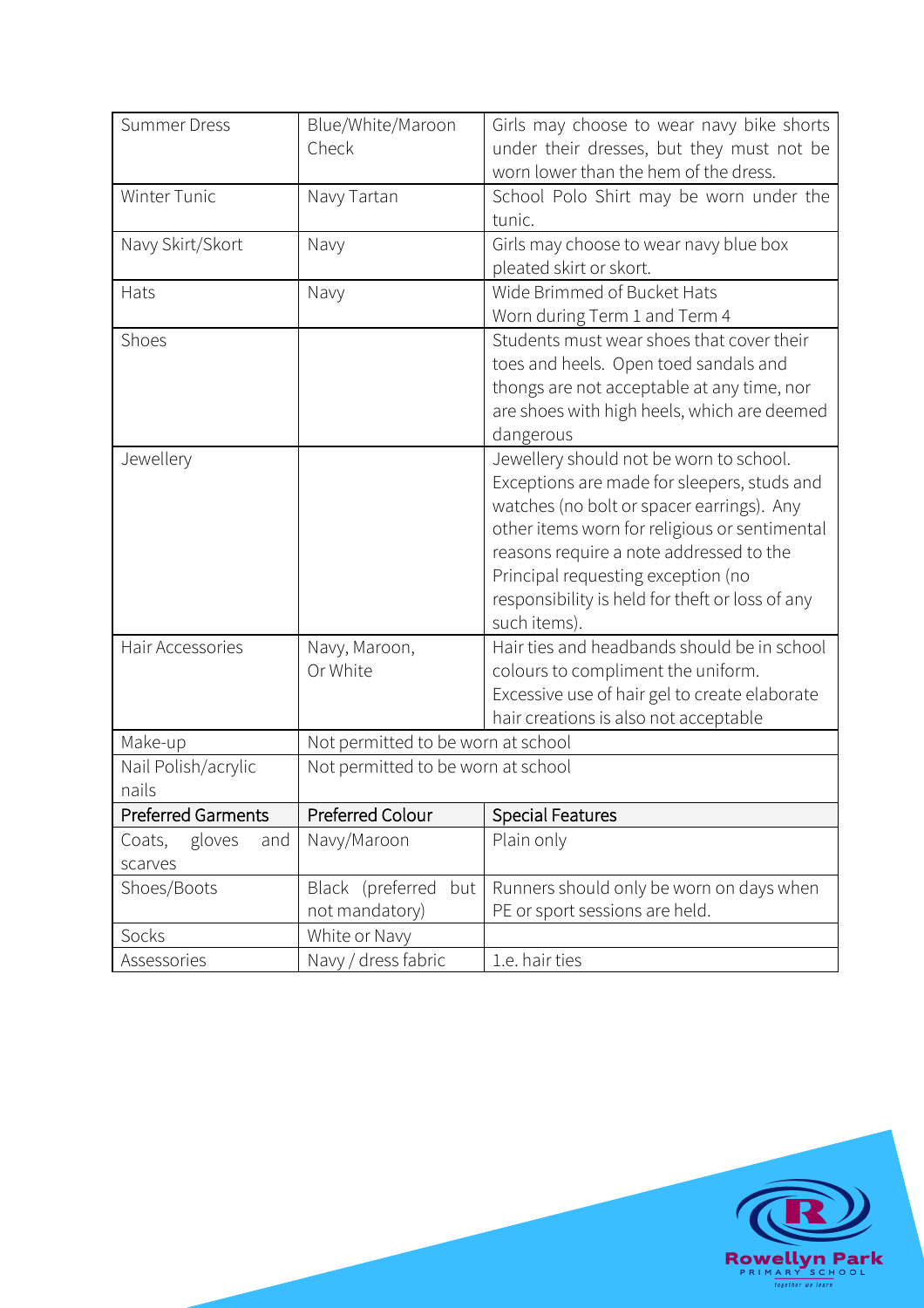# **DRESS CODE EXEMPTIONS**

Schools must follow the exemption process outlined below to comply with obligations under human rights and anti-discrimination legislation.

| Description                                                                                                                                                                                                                                                                                                                                                                                                                                                                                                                                                                                                                                                                                                                                                                                     |  |
|-------------------------------------------------------------------------------------------------------------------------------------------------------------------------------------------------------------------------------------------------------------------------------------------------------------------------------------------------------------------------------------------------------------------------------------------------------------------------------------------------------------------------------------------------------------------------------------------------------------------------------------------------------------------------------------------------------------------------------------------------------------------------------------------------|--|
| Exemptions allow school councils to impose uniform standards on<br>all students but still recognise cases in which the application of<br>those standards affects some students unequally.                                                                                                                                                                                                                                                                                                                                                                                                                                                                                                                                                                                                       |  |
| Exist when an aspect of the code:<br>prevents students from being able to attend school or<br>participate in school activities on the same terms as other<br>students because of the personal<br>characteristics referred to in Human Rights and Anti-<br>discrimination Requirements<br>offends a religious belief held by the student, parents or<br>$\bullet$<br>carers<br>prevents students from complying with a requirement of<br>$\bullet$<br>their religious, ethnic or cultural background<br>the student has a particular disability or health condition<br>$\bullet$<br>that requires a departure from the dress code<br>the student or the parents or carers can demonstrate<br>$\bullet$<br>particular economic hardship that prevents them from<br>complying with the dress code. |  |
| Further grounds for exemption may be allowed at the principal's<br>discretion                                                                                                                                                                                                                                                                                                                                                                                                                                                                                                                                                                                                                                                                                                                   |  |
| The exemption process should only be necessary in exceptional<br>circumstances as a dress code should accommodate the needs of<br>all students.<br>The principal is responsible for managing and conducting the<br>exemption process. In exceptional circumstances another staff<br>member at the school or regional office may be appointed to<br>consider an exemption request.                                                                                                                                                                                                                                                                                                                                                                                                               |  |
|                                                                                                                                                                                                                                                                                                                                                                                                                                                                                                                                                                                                                                                                                                                                                                                                 |  |

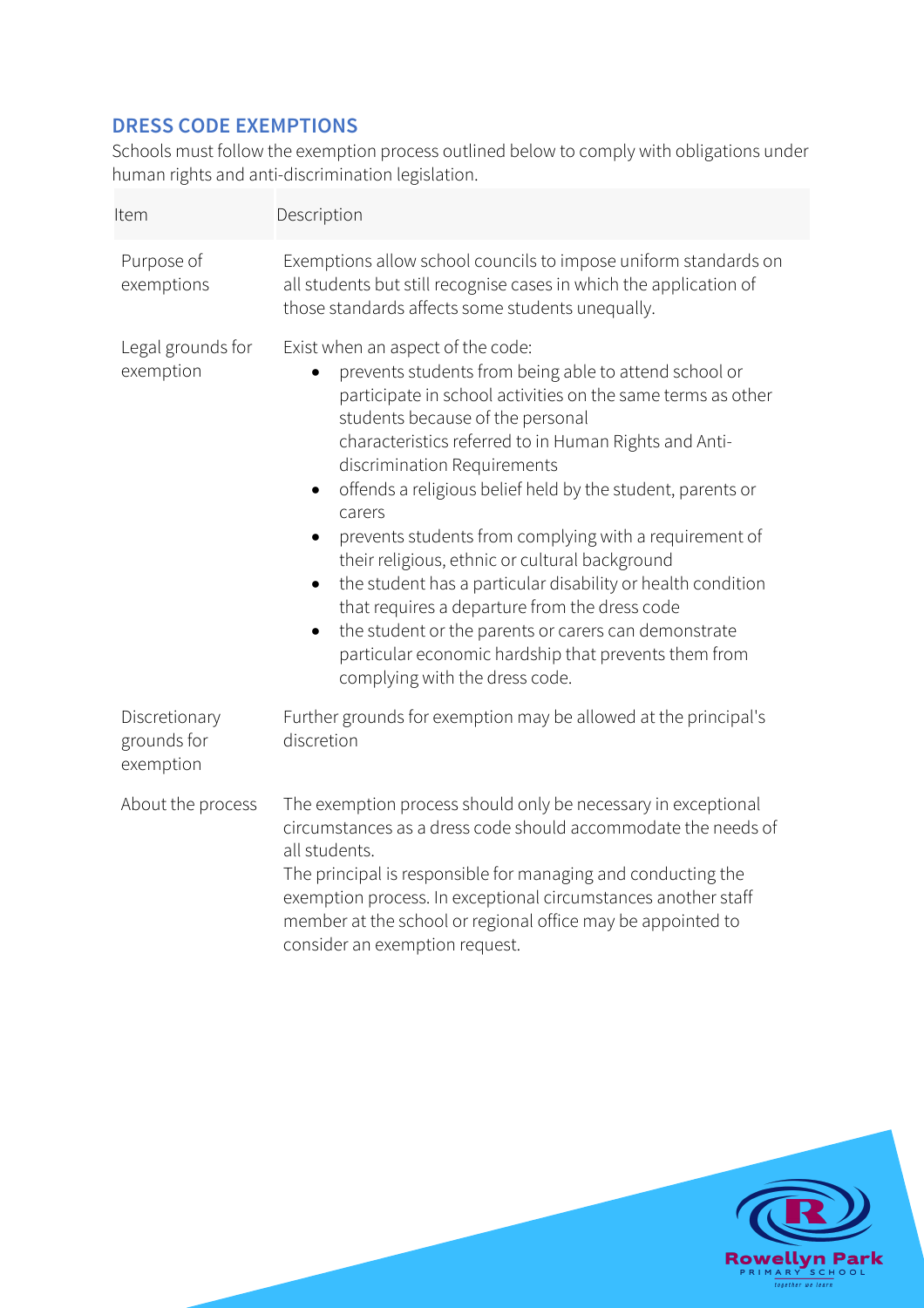# **THE EXEMPTION PROCESS**

| Stage          | Description                                                                                                                                                                                                                                                                                                                                                                                                 |
|----------------|-------------------------------------------------------------------------------------------------------------------------------------------------------------------------------------------------------------------------------------------------------------------------------------------------------------------------------------------------------------------------------------------------------------|
| 1              | Parents, carers or students approach the principal for an exemption.                                                                                                                                                                                                                                                                                                                                        |
| $\overline{2}$ | The principal:<br>considers the grounds for exemption<br>explains the exemption process to the applicant<br>guarantees that issues of a personal nature revealed to substantiate the<br>request will be strictly confidential<br>encourages the applicant to support their case with evidence.                                                                                                              |
| 3              | The principal seeks to negotiate a resolution that:<br>is acceptable to all parties<br>may include:<br>a modification of the dress requirements rather than a complete exemption<br>granting assistance to allow compliance with the dress code without<br>embarrassment or stigma (for example, when the exemption is sought for<br>economic purposes)<br>conditions under which the exemption is allowed. |
| 4              | The principal:<br>grants an exemption, or<br>provides reasons in writing when an exemption is not granted.                                                                                                                                                                                                                                                                                                  |
| 5              | The principal keeps a written record of all the decisions made and the<br>reasons provided, in case a decision is questioned.<br>Note: If the principal is consistently granting exemptions on similar grounds,<br>the school should review its dress code to try to meet these needs within<br>the code.                                                                                                   |

## **IMPLEMENTING AND ENFORCING DRESS CODES**

Schools must:

- § communicate their dress code to the school community
- assist families having difficulties with uniform costs
- ensure that measures used to enforce the dress code are consistent with the Student Engagement and Inclusion Guidance

# **COMMUNICATING THE DRESS CODE**

The student dress code, including any changes in dress requirements should be:

- § communicated widely throughout the school community
- § provided to all prospective students and parents and carers prior to enrolment at the school
- § translated into community languages, if required

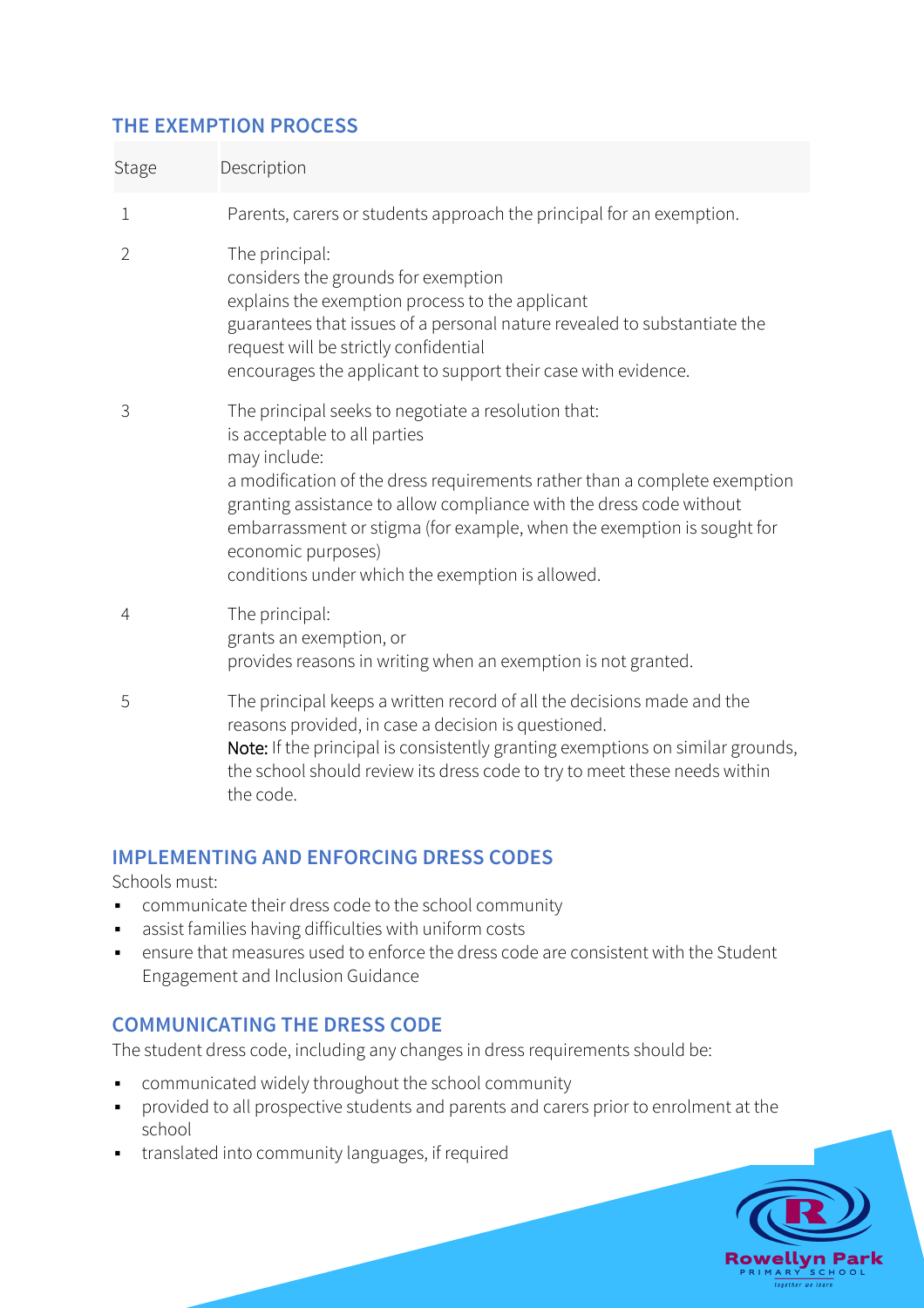■ communicated via a translator, if required, for example at an information night.

Important: Schools should ensure that students and parents and carers are aware that they can apply to the principal for an exemption to the dress code.

#### **SUPPORT FOR FAMILIES**

Schools should investigate options for supporting families who may have difficulty meeting the cost of uniform items. Schools should include information about support options or strategies in their dress code and ensure this information is communicated to the school community. Uniform can be purchased from discount shops and do not require a school logo.

The State Schools' Relief also provides assistance with school clothing and footwear via school principals. Principals assess requests for assistance and the Committee provides articles of clothing for students either directly or through an authorisation to the school clothing shop or local supplier.

#### **ENFORCEMENT**

Schools may choose to include appropriate measures to enforce their dress code in their student engagement policy. The Student Engagement Guidelines support schools to create a positive school culture, clearly articulating school-wide expectations and consistent processes to address areas of concern in a staged manner. At Rowellyn Park Primary school, students out of uniform and without a note from their parent / guardian will lose 'house points' and be required to wear an 'out of uniform' sticker.

This table provides advice on dealing with dress code infringements.

| Sanction                                                                    | Advice                                                                                                                                                                                                                                                                             |
|-----------------------------------------------------------------------------|------------------------------------------------------------------------------------------------------------------------------------------------------------------------------------------------------------------------------------------------------------------------------------|
| Withdrawal from<br>classroom instruction<br>(or other school<br>activities) | Students should NOT normally be excluded from class or sent<br>home for minor infringements of the student dress code as<br>dress code infringements are not usually linked to interference<br>with the rights of other students or the capacity of a teacher to<br>teach a class. |
|                                                                             | Exceptions to this might include issues of safety or where<br>students are representing the school.                                                                                                                                                                                |
| Exclusion from school<br>(suspensions or<br>expulsions)                     | Students should only be excluded from school in accordance<br>with the obligations outlined under Ministerial Order 625,                                                                                                                                                           |

## **CONCERNS AND COMPLAINTS**

Parents, carers or students can: